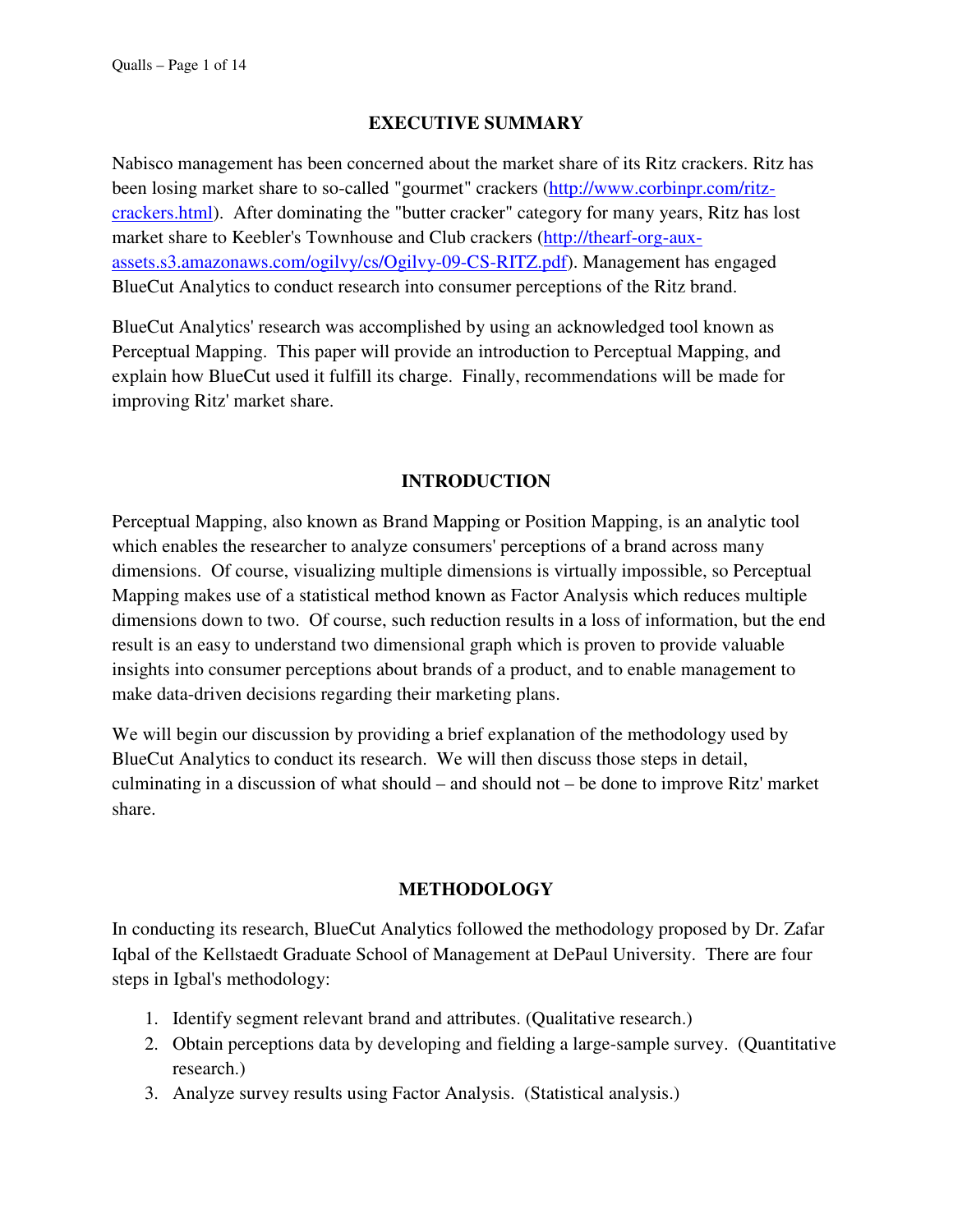4. Draw the Perceptual Map and interpret it. (Making decisions to solve marketing problems.)

The remainder of this paper will follow the same outline as the methodology.

#### **QUALITATIVE RESEARCH**

In the Qualitative Research step, we identify the market segment wish to research. Specifically, we should identify about eight brands (including our own, of course) and ten attributes which those brands have in common. One of those ten attributes will be the preference attribute; the "I always prefer this brand" attribute. Determination of brands and attributes is not a trivial process: it is usually done by means of several focus groups. Nevertheless, one need not spend too much time with focus groups: a minimum of four focus groups totaling about thirty hours should be sufficient, as experience has shown that the researcher will begin to hear the same things over and over after about thirty hours.

BlueCut Analytics conducted four focus group sessions during the week of July 23-27, 2012. Each focus group consisted of eight to ten volunteers representing a wide cross section of the target market. These consumer groups identified the following brands of snacks and attributes:

| <b>Brands</b>                   | Attributes           |
|---------------------------------|----------------------|
| Food Should Taste Good (Costco) | Messy                |
| Cheez It                        | Always fresh         |
| <b>Animal Crackers</b>          | Healthy              |
| Ritz                            | Good price           |
| <b>Premium Saltines</b>         | Good quality         |
| Goldfish                        | Allergy friendly     |
| Chex Mix                        | Tastes good          |
| <b>Wheat Thins</b>              | Easy to find         |
| Oreo                            | Attractive packaging |
|                                 | I prefer this brand  |

#### **QUANTITATIVE RESEARCH**

In the Quantitative Research step, we take the brands and attributes identified in the previous step and create and administer a survey to collect our data. This survey should use a 1-to-7 Likert scale. The 1-to-7 scale provides a lot of flexibility: a scale of 1-to-5 does not provide enough information, while a scale of 1-to-9 can become too tedious. Finally, the use of an odd numbered scale allows the consumer to be neutral, which is important since they may, in fact, be neutral. The survey used by BlueCut Analytics can be found in Appendix A.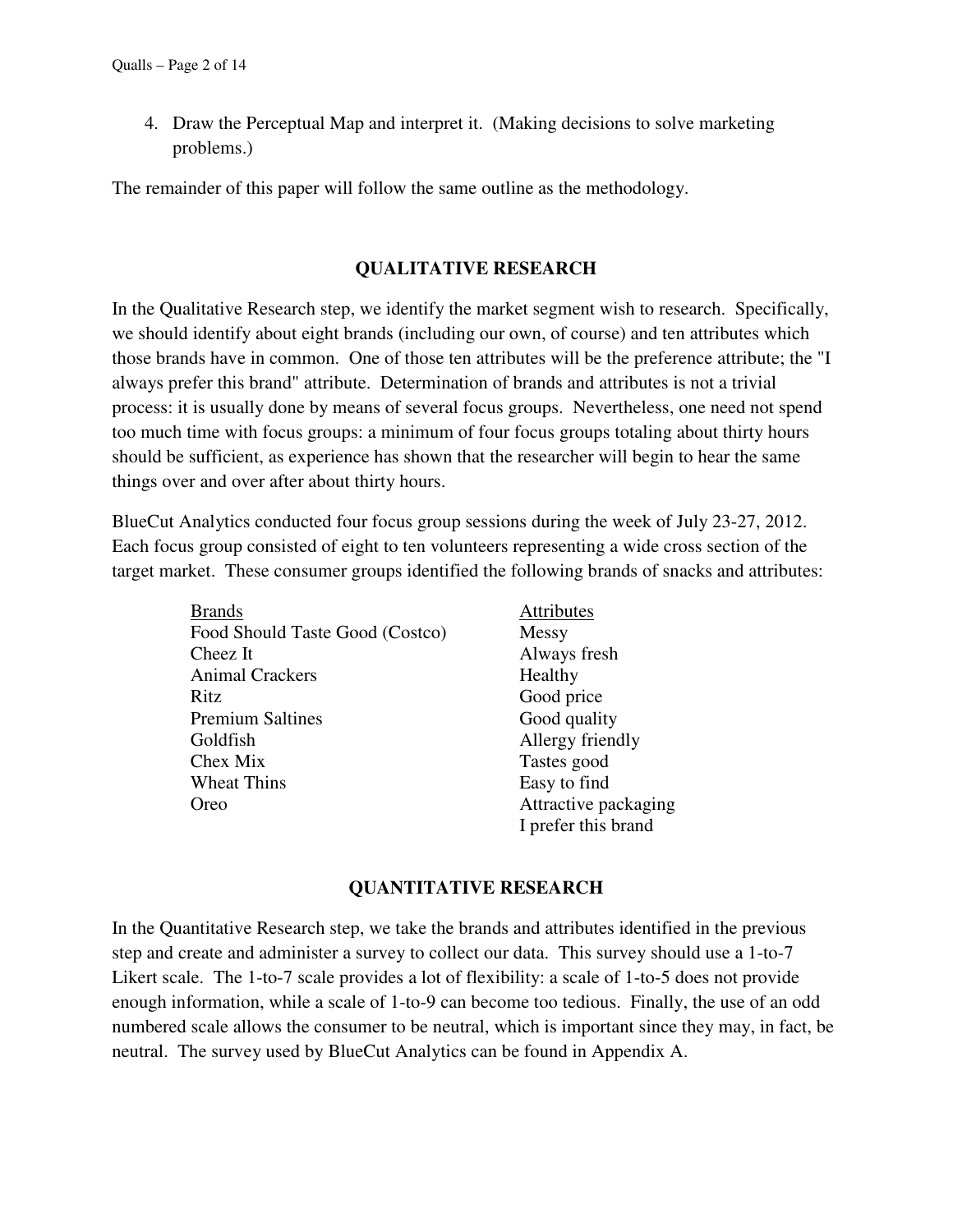The survey should be sent to at least one hundred people. If there is a likelihood of a low rate of return (and there usually is), then more surveys should be distributed. While everyone favors a huge number of responses, it should be noted that, as the number of responses increases, the rate at which information is gained diminishes.<sup>1</sup> Where appropriate a syndicated data source, social media, or even "tweets", could be used in place of a survey.

BlueCut sent surveys to 500 randomly selected consumers on August 6, 2012. Consumers were given one week to respond. There was a 27% return rate, for a total of 135 surveys.

#### **STATISTICAL ANALYSIS**

In the Statistical Analysis step, we analyze the results of our survey. Our survey consisted of 90 cells (9 brands x 10 attributes). We summarize the data as a single table of 90 cells, each containing the average consumer response for that cell. Survey response averages are shown in Appendix B.

The data is then input to a statistics package such as SPSS or SAS, and a statistical procedure known as Factor Analysis is run. We used SPSS, version 21.

Our first check is to make sure that the data can be reasonably reduced to two dimensions: we check the "Total Variance Explained" table, "Cumulative %" column (see Appendix D). If the second row is greater than 60% (it is 64.744), then we can continue with our analysis.



 $\overline{\phantom{a}}$ 

Next we plot the brands to the Cartesian plane by using Factor1, Factor2 as the  $(x,y)$  coordinates (see Appendix C). For example, Ritz would be plot at (0.053, -0.568). See Appendix E for graph, which is repeated here. The significance of this plot is that brands which are closer to each other are perceived as more similar. Note that the x- and y-values have no real meaning in and of themselves. We can see from this graph that Ritz crackers are perceived to be most similar to Goldfish and CheezIts.

<sup>&</sup>lt;sup>1</sup> Margin of error E is inversely proporational to the square root of the sample size; that is,  $E \propto 1/\sqrt{n}$ .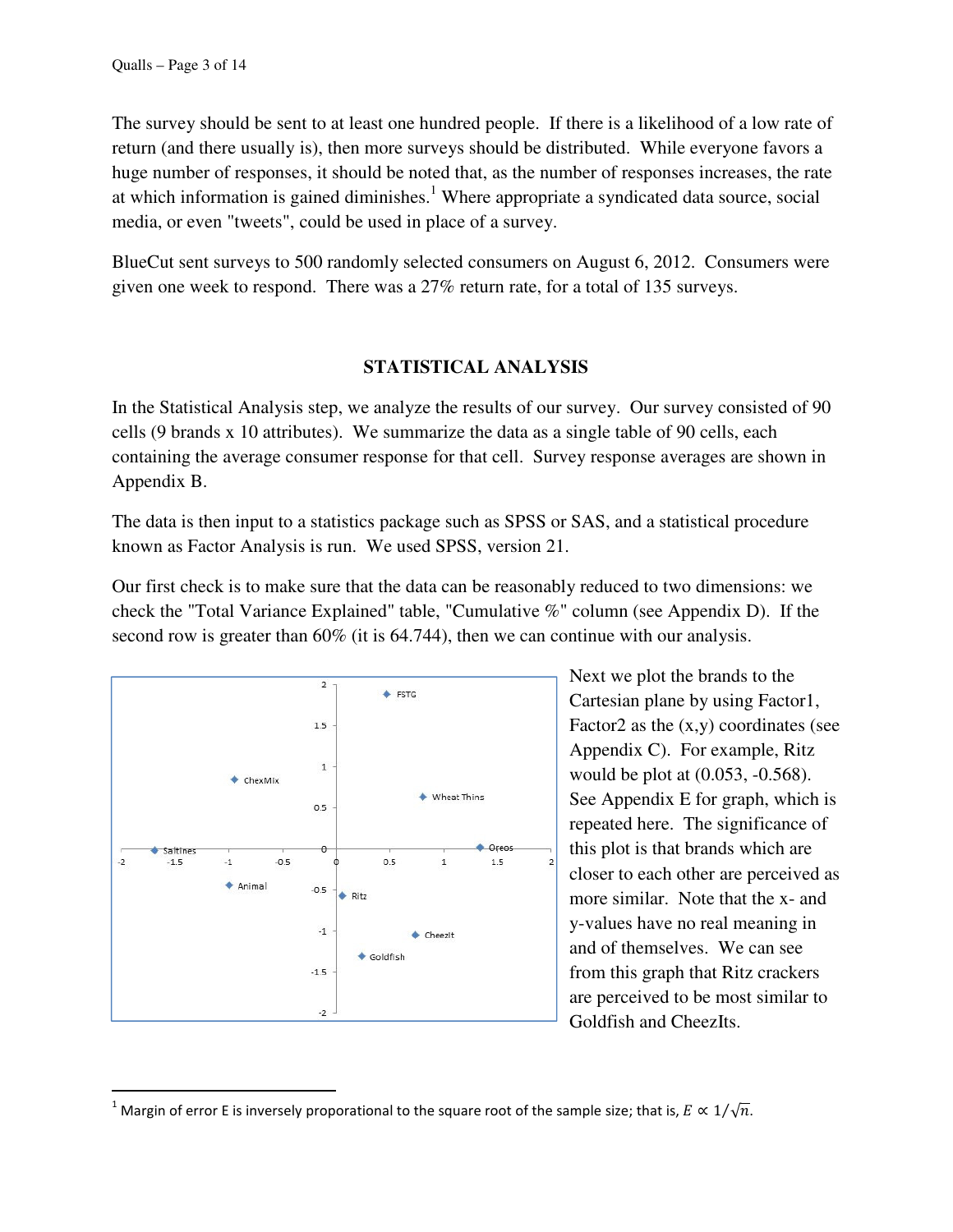Next we plot the attributes using the values contained in the Rotated Component Matrix: the column labeled "1" become the x-coordinates, and the column labeled "2" become the ycoordinates (see Appendix D, F). For example, the attribute Good Price would be plotted at  $(-.365, -.771)$ . Note that these points are purely for convenience in drawing a vector from the origin through that point. The shortest distance (perpendicular) from any brand to any attribute vector indicates the brand's relative strength or weakness with regards to that attribute.



Having seen the brands and attributes, we are in a good position to assign labels to the axis. These labels tend to be somewhat subjective, and opposite ends of the same axis are not necessarily opposites! Proceeding clockwise from the top, we choose to label the north axis as "healthy" or "grains", the east axis as "almost candy", the south axis as "cheesy" and the west axis as "bland" or "old standby".



Of special interest to us is the Preference vector (shown in red). The position of the intercept of the perpendicular line from each brand with the Preference vector indicates consumers' relative preference for that brand (see Appendix G). We can see here that Ritz is ranked just behind Goldfish.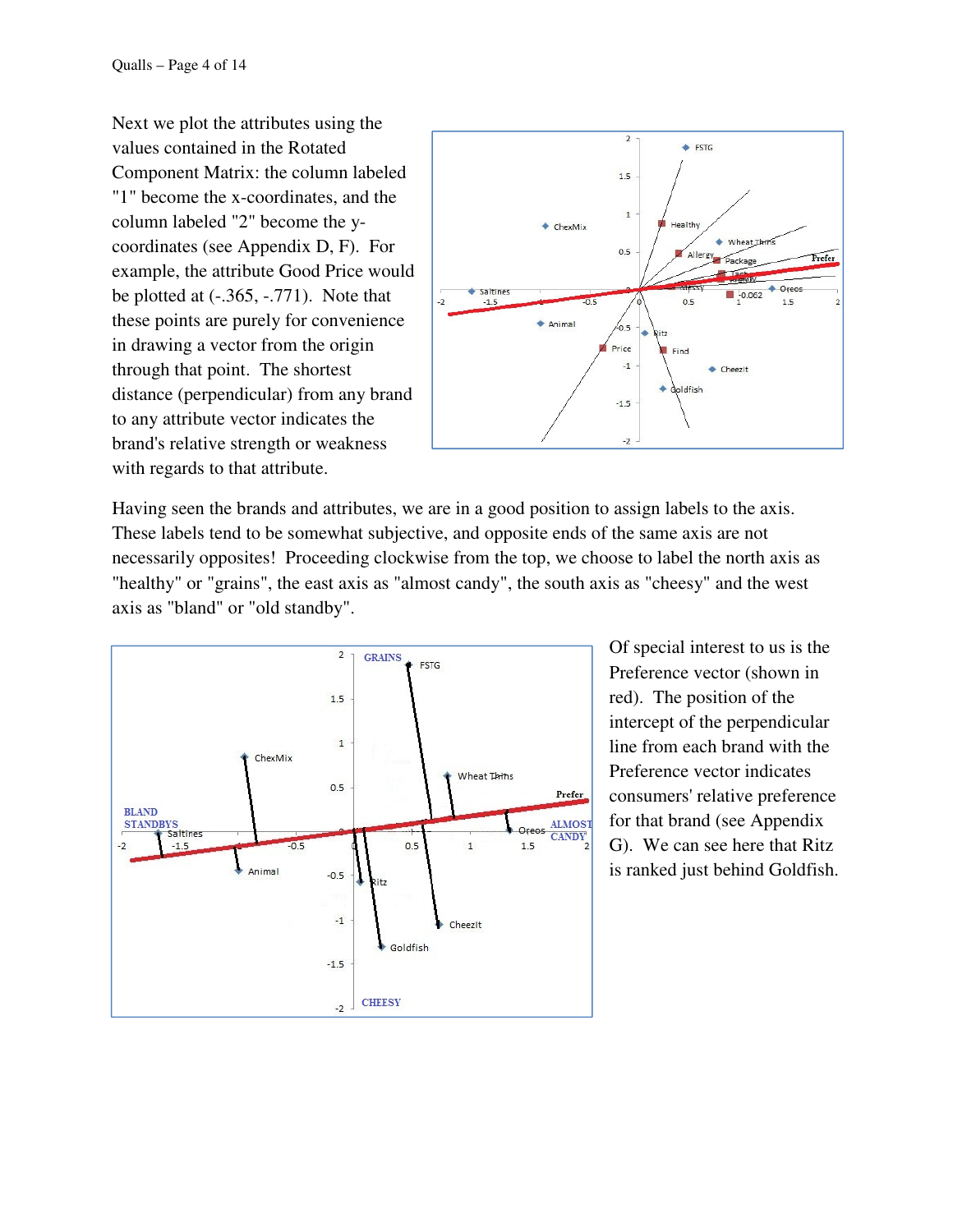#### **RECOMMENDATIONS**

There are some interesting observations to be drawn from the graphs. First, notice that the Good Price attribute vector is almost perpendicular to the Preference vector. This would indicate that Preference is insensitive to Price. Likewise, the Healthy attribute vector is almost perpendicular to the Preference vector. This would indicate that Preference is insensitive to the healthiness of a snack. Indeed, if a customer wants a snack, they will buy it without too much concern for the price or the healthiness!

Quite the opposite, the Tasty and Quality attribute vectors are almost on top of the Preference vector. This could indicate that Preference is based entirely on taste (consist with our earlier conclusion), and if it tastes good, it must be good enough quality.

So what can Nabisco do to raise Ritz market share? First, do not lower the price. We have already seen that consumers are largely insensitive to price for their snacks. Second, do not attempt to make a new, healthier, Ritz cracker. One might be tempted to make a whole grain version of the Ritz cracker, but we have also seen that consumers do not choose their snacks based on their healthiness.

We have seen that Ritz is clustered with Goldfish and CheezIts. Consumers seem to perceive it more as a cheese cracker than as a butter cracker. Oreo is the aspirational brand. Our recommendation is to attempt to position Ritz closer to the "Almost Candy" side of the graph, and one does so by improving through the primary vectors of taste, packaging, and freshness. Perhaps a frosted version of Ritz could be introduced, or Ritz could be sold with Nutella spread. Some attempt to make Ritz crackers seem more like a "treat" would be an appropriate course of action. Updated packaging would also be recommended. Indeed, any marketing effort should focus on these primary vectors (see Appendix H).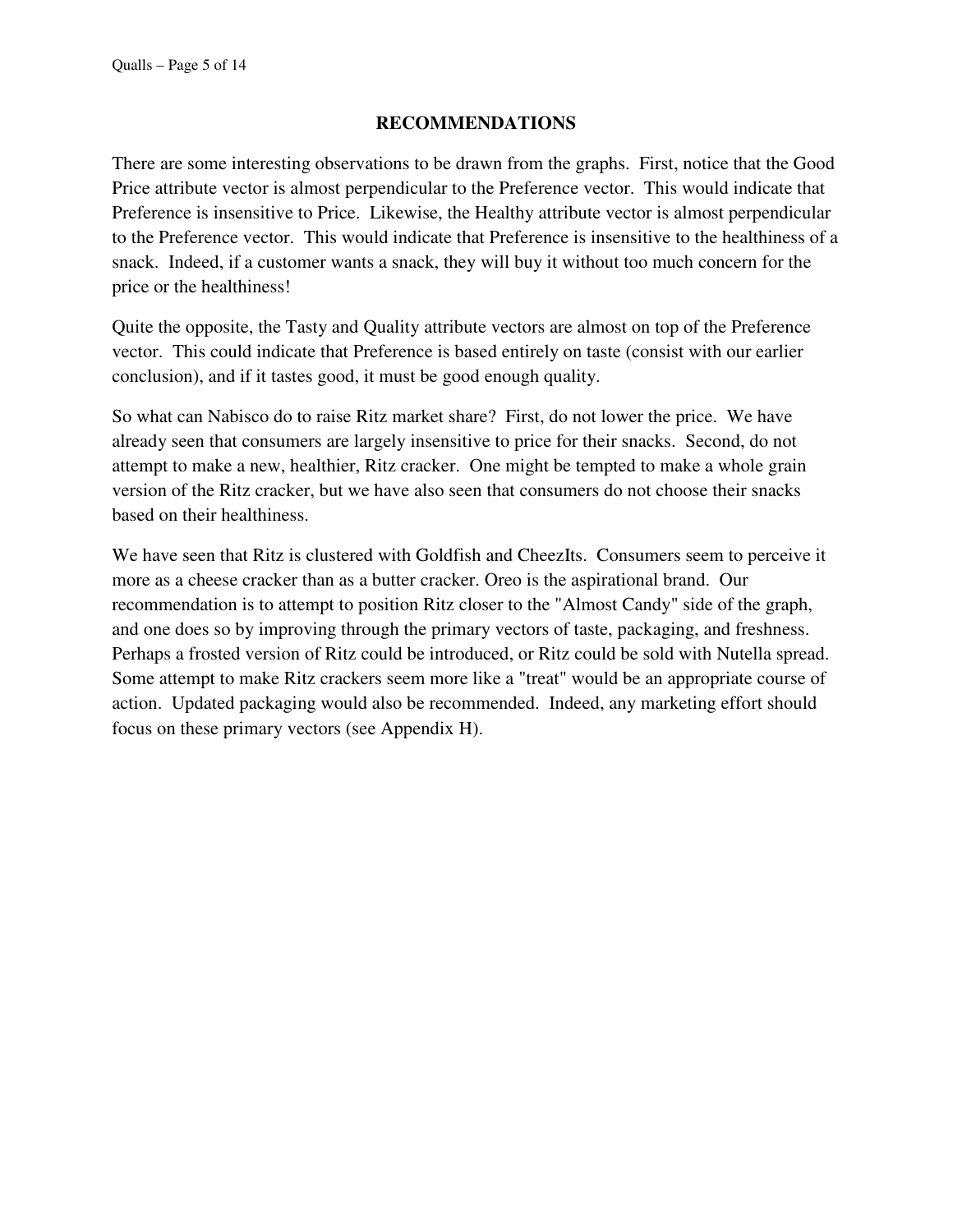### **APPENDIX A – Survey**

This survey is designed to acquire a better understanding of your perceptions of snack crackers. Please write a number between 1 and 7 in the space provided for each brand and for each attribute. All boxes should be filled in. If you are unfamiliar with a brand, please make your best guess.

Writing a 7 in the box will indicate that you agree with the statement, and writing a 1 in the box will indicate that you disagree with the statement. Writing a 4 indicates neutrality.

Please respond within one week.

Thank you for your assistance.

|               | Attributes |        |         |       |             |          |               |      |            |        |  |
|---------------|------------|--------|---------|-------|-------------|----------|---------------|------|------------|--------|--|
|               |            |        |         |       |             |          |               |      |            |        |  |
|               |            |        |         |       |             |          |               | Easy |            | prefer |  |
|               |            | Always |         | Good  | Quality     | Allergy  | <b>Tastes</b> | to   | Attractive | this   |  |
| <b>Brands</b> | Messy      | fresh  | Healthy | price | ingredients | friendly | good          | find | packaging  | brand  |  |
| <b>FSTG</b>   |            |        |         |       |             |          |               |      |            |        |  |
| (Costco)      |            |        |         |       |             |          |               |      |            |        |  |
| Cheez It      |            |        |         |       |             |          |               |      |            |        |  |
| Crackers      |            |        |         |       |             |          |               |      |            |        |  |
| Animal        |            |        |         |       |             |          |               |      |            |        |  |
| Crackers      |            |        |         |       |             |          |               |      |            |        |  |
| Ritz          |            |        |         |       |             |          |               |      |            |        |  |
| Crackers      |            |        |         |       |             |          |               |      |            |        |  |
| Premium       |            |        |         |       |             |          |               |      |            |        |  |
| Saltines      |            |        |         |       |             |          |               |      |            |        |  |
| Goldfish      |            |        |         |       |             |          |               |      |            |        |  |
| Crackers      |            |        |         |       |             |          |               |      |            |        |  |
| Chex          |            |        |         |       |             |          |               |      |            |        |  |
| Mix           |            |        |         |       |             |          |               |      |            |        |  |
| Wheat         |            |        |         |       |             |          |               |      |            |        |  |
| Thins         |            |        |         |       |             |          |               |      |            |        |  |
| Oreo          |            |        |         |       |             |          |               |      |            |        |  |
| Cookies       |            |        |         |       |             |          |               |      |            |        |  |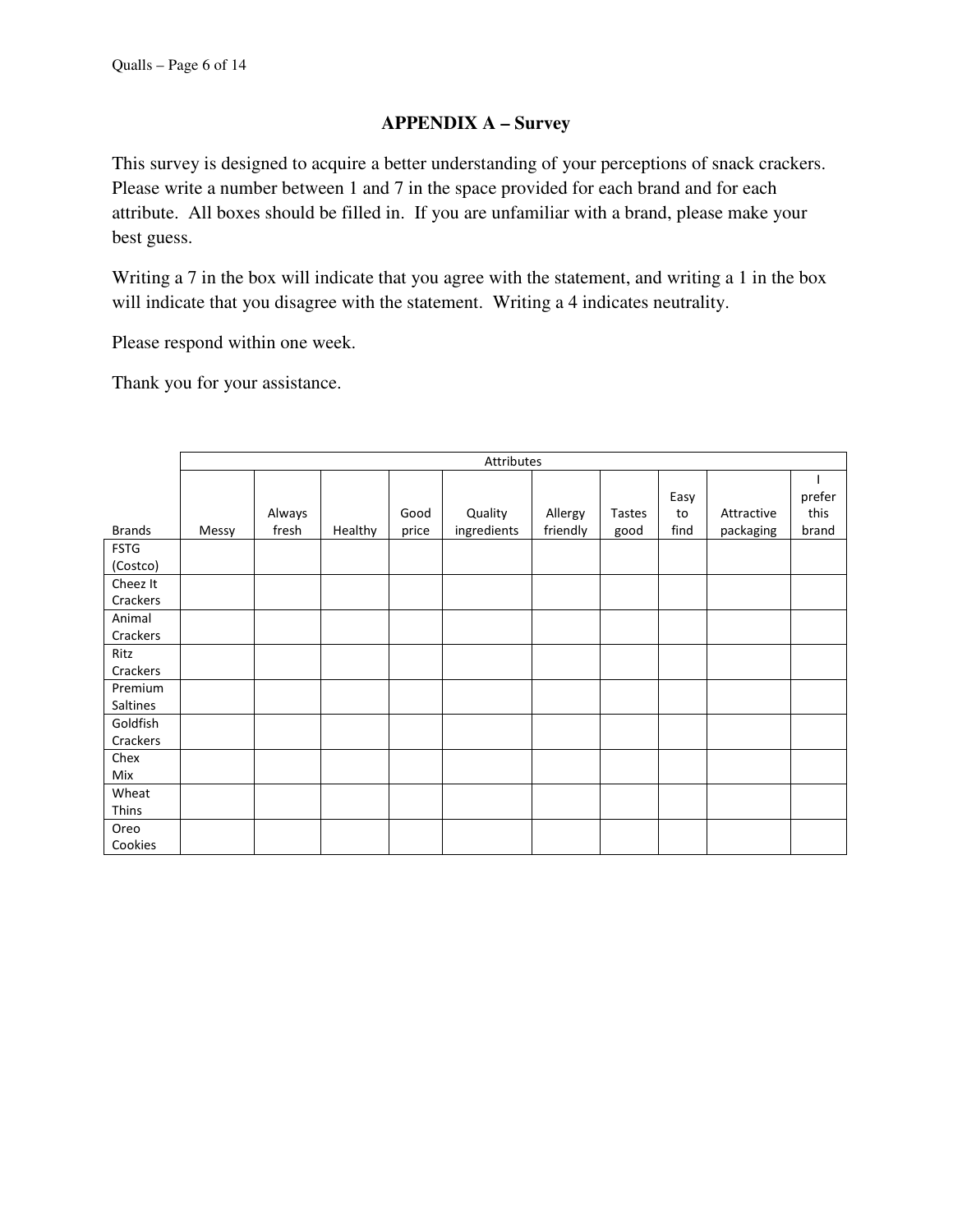|                            | Attributes     |                 |                         |               |                        |                         |                       |                    |                         |                         |  |
|----------------------------|----------------|-----------------|-------------------------|---------------|------------------------|-------------------------|-----------------------|--------------------|-------------------------|-------------------------|--|
| <b>Brands</b>              | Messy          | Always<br>fresh | Healthy                 | Good<br>price | Quality<br>ingredients | Allergy<br>friendly     | <b>Tastes</b><br>good | Easy<br>to<br>find | Attractive<br>packaging | prefer<br>this<br>brand |  |
| <b>FSTG</b><br>(Costco)    | 4              | 4               | 5                       | 3             | 5                      | 5                       | 5                     | $\overline{2}$     | 5                       | 5                       |  |
| Cheez It<br>Crackers       | 4              | 4               | $\overline{2}$          | 4             | 5                      | 4                       | 5                     | 6                  | 3                       | 5                       |  |
| Animal<br>Crackers         | 1              | 3               | $\overline{2}$          | 5             | 3                      | $\overline{\mathbf{2}}$ | 3                     | 5                  | 3                       | 3                       |  |
| Ritz<br>Crackers           | $\overline{2}$ | 4               | $\overline{\mathbf{2}}$ | 4             | 4                      | 3                       | 4                     | 6                  | 3                       | 3                       |  |
| Premium<br><b>Saltines</b> | $\overline{2}$ | $\overline{2}$  | $\overline{2}$          | 4             | 3                      | 3                       | 3                     | 5                  | $\overline{2}$          | 3                       |  |
| Goldfish<br>Crackers       | 4              | 4               | $\overline{2}$          | 5             | 4                      | 3                       | 4                     | 6                  | 4                       | 4                       |  |
| Chex<br>Mix                | 3              | 3               | 3                       | 3             | 3                      | 3                       | 4                     | 4                  | 3                       | 3                       |  |
| Wheat<br>Thins             | $\overline{2}$ | 4               | 4                       | 3             | 5                      | 3                       | 4                     | 6                  | 4                       | 4                       |  |
| Oreo<br>Cookies            | $\overline{2}$ | 4               | $\overline{2}$          | 3             | 4                      | 3                       | 5                     | 6                  | 5                       | 5                       |  |

# **APPENDIX B – Response Averages**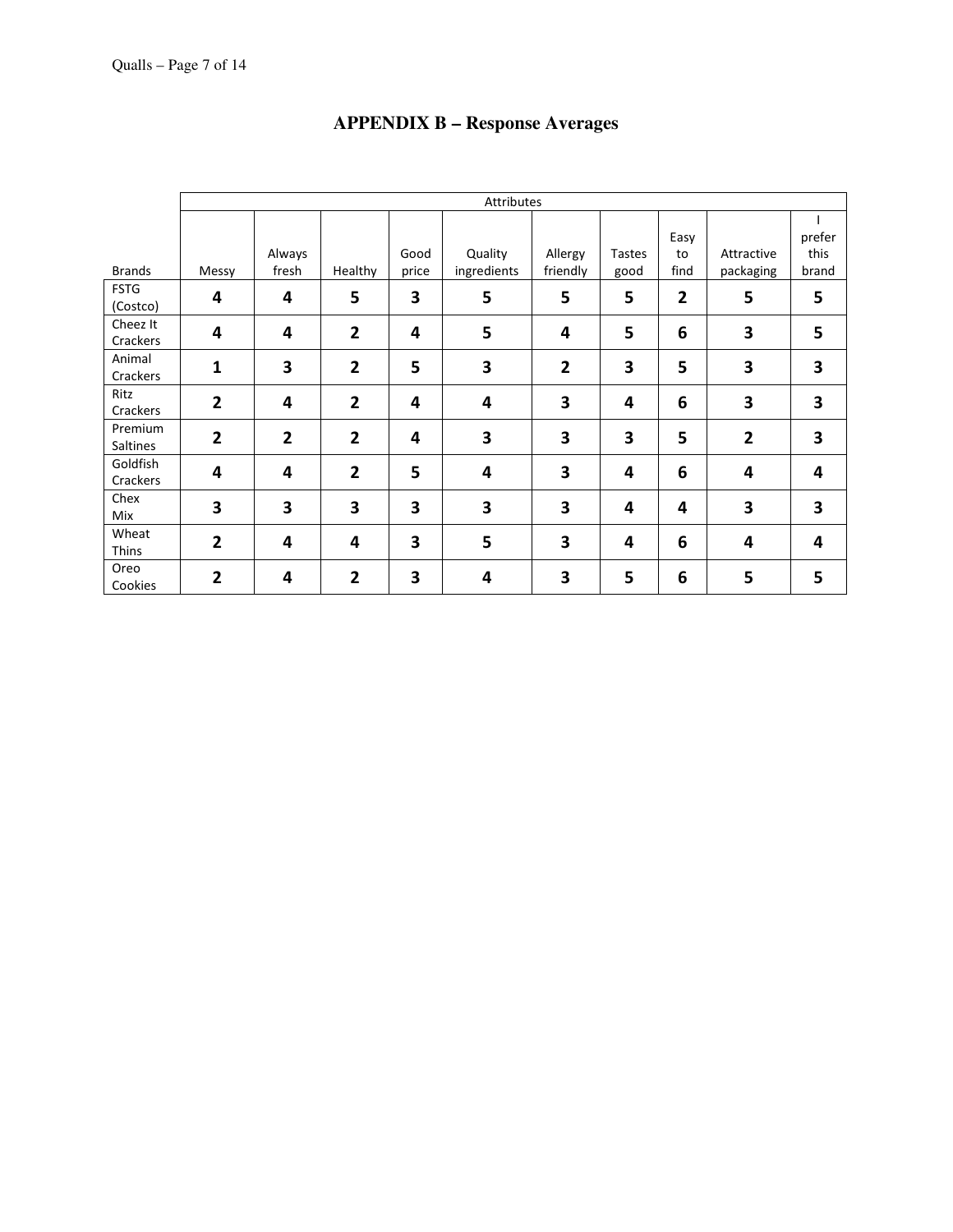## **APPENDIX C – SPSS Data View with Brand Factors**

| snacks.sav [DataSet1] - IBM SPSS Statistics Data Editor                                                                          |                   |            |       |         |       |         |         |       |            |           |        |               |            |
|----------------------------------------------------------------------------------------------------------------------------------|-------------------|------------|-------|---------|-------|---------|---------|-------|------------|-----------|--------|---------------|------------|
| <b>Utilities</b><br>Eile<br>Add-ons<br>Window<br>Edit<br>Data<br>Transform Analyze<br>Direct Marketing<br>Help<br>View<br>Graphs |                   |            |       |         |       |         |         |       |            |           |        |               |            |
| ¥<br>H<br>編<br>$\frac{1}{14}$<br>译<br>舳<br>E<br>事吧<br>ABS<br>$\Delta$<br><b>K</b><br>的<br>肩                                      |                   |            |       |         |       |         |         |       |            |           |        |               |            |
| 10 : Product                                                                                                                     |                   |            |       |         |       |         |         |       |            |           |        |               | Visible    |
|                                                                                                                                  | Product           | Messy      | Fresh | Healthy | Price | Quality | Allergy | Tasty | EasyToFind | Packaging | Prefer | <b>FAC1 1</b> | FAC2 1     |
| $\mathbf{1}$                                                                                                                     | <b>FSTG</b>       |            |       |         |       |         |         |       |            |           |        | .46741        | 1.88647    |
| $\overline{2}$                                                                                                                   | Cheez It          |            |       |         |       |         |         |       | 6          |           |        | .73333        | $-1.04825$ |
| 3                                                                                                                                | Animal            |            |       |         |       |         |         |       |            |           |        | $-99800$      | $-44445$   |
| $\overline{4}$                                                                                                                   | Ritz              |            |       |         |       |         |         |       | 6          |           |        | .05301        | $-56793$   |
| 5                                                                                                                                | Premium           |            |       |         |       |         |         |       |            |           |        | $-1.69199$    | $-01860$   |
| 6                                                                                                                                | Goldfish          |            |       |         |       |         |         |       | 6          |           |        | .23503        | $-1.30693$ |
| $\overline{7}$                                                                                                                   | Chexmix           | 3          |       |         |       |         |         |       |            |           |        | $-94262$      | 84161      |
| 8                                                                                                                                | <b>WheatThins</b> | $\sqrt{2}$ |       |         |       |         |         |       | 6          |           |        | .80704        | .63651     |
| 9                                                                                                                                | Oreo              | o          |       |         |       |         |         |       | 6          | ь         |        | 1.33680       | .02157     |
| 10                                                                                                                               |                   |            |       |         |       |         |         |       |            |           |        |               |            |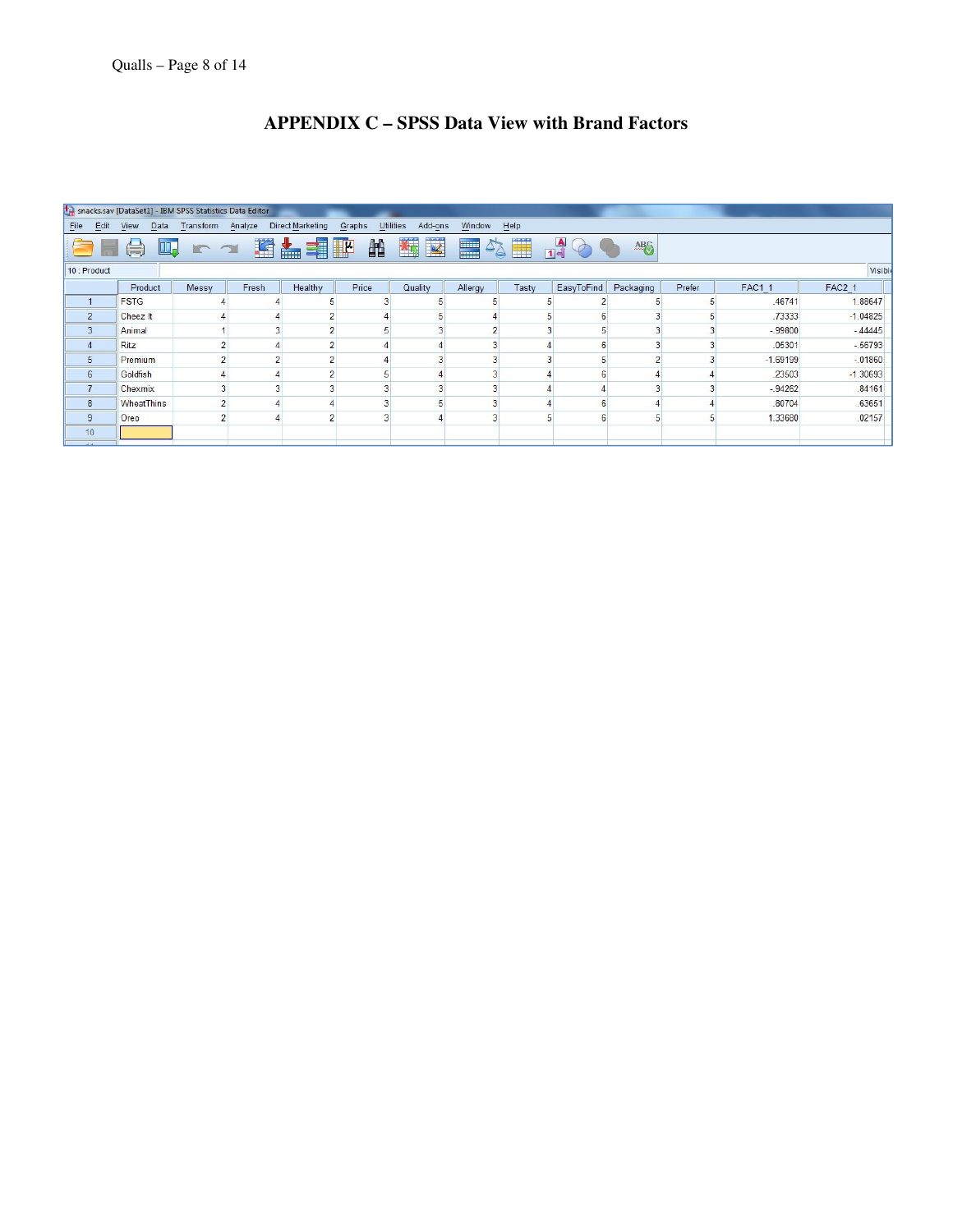## **APPENDIX D – SPSS Selected Output**

|           |                 | Initial Eigenvalues |              |       | Extraction Sums of Squared Loadings |              | Rotation Sums of Squared Loadings |               |              |
|-----------|-----------------|---------------------|--------------|-------|-------------------------------------|--------------|-----------------------------------|---------------|--------------|
| Component | Total           | % of Variance       | Cumulative % | Total | % of Variance                       | Cumulative % | Total                             | % of Variance | Cumulative % |
|           | 5.511           | 55.105              | 55.105       | 5.511 | 55.105                              | 55.105       | 4.007                             | 40.066        | 40.066       |
|           | 1.878           | 18.777              | 73.882       | 1.878 | 18.777                              | 73.882       | 2.468                             | 24.678        | 64.744       |
| 3         | 1.074           | 10.743              | 84.625       | 1.074 | 10.743                              | 84.625       | 1.988                             | 19.881        | 84.625       |
| 4         | .581            | 5.809               | 90.434       |       |                                     |              |                                   |               |              |
| 5         | .496            | 4.960               | 95.393       |       |                                     |              |                                   |               |              |
| 6         | .270            | 2.696               | 98.090       |       |                                     |              |                                   |               |              |
|           | .153            | 1.526               | 99.615       |       |                                     |              |                                   |               |              |
| 8         | .038            | .385                | 100.000      |       |                                     |              |                                   |               |              |
| 9         | $-1.000E - 013$ | $-1.001E - 013$     | 100.000      |       |                                     |              |                                   |               |              |
| 10        | $-1.001E - 013$ | $-1.014E - 013$     | 100.000      |       |                                     |              |                                   |               |              |

Extraction Method: Principal Component Analysis.

|                    | Component |          |        |  |  |  |  |
|--------------------|-----------|----------|--------|--|--|--|--|
|                    |           | 2        | 3      |  |  |  |  |
| Zscore(Messy)      | .327      | .039     | .891   |  |  |  |  |
| Zscore(Fresh)      | .916      | $-062$   | .111   |  |  |  |  |
| Zscore(Healthy)    | .232      | .869     | .204   |  |  |  |  |
| Zscore(Price)      | $-365$    | $-.771$  | .130   |  |  |  |  |
| Zscore(Quality)    | .814      | .158     | .335   |  |  |  |  |
| Zscore(Allergy)    | .400      | .475     | .742   |  |  |  |  |
| Zscore(Tasty)      | .836      | .212     | .370   |  |  |  |  |
| Zscore(EasyToFind) | .248      | $-0.803$ | $-430$ |  |  |  |  |
| Zscore(Packaging)  | .782      | .390     | $-002$ |  |  |  |  |
| Zscore(Prefer)     | .824      | .141     | .374   |  |  |  |  |

#### Rotated Component Matrix<sup>a</sup>

Extraction Method: Principal Component Analysis. Rotation Method: Varimax with Kaiser Normalization.

a. Rotation converged in 6 iterations.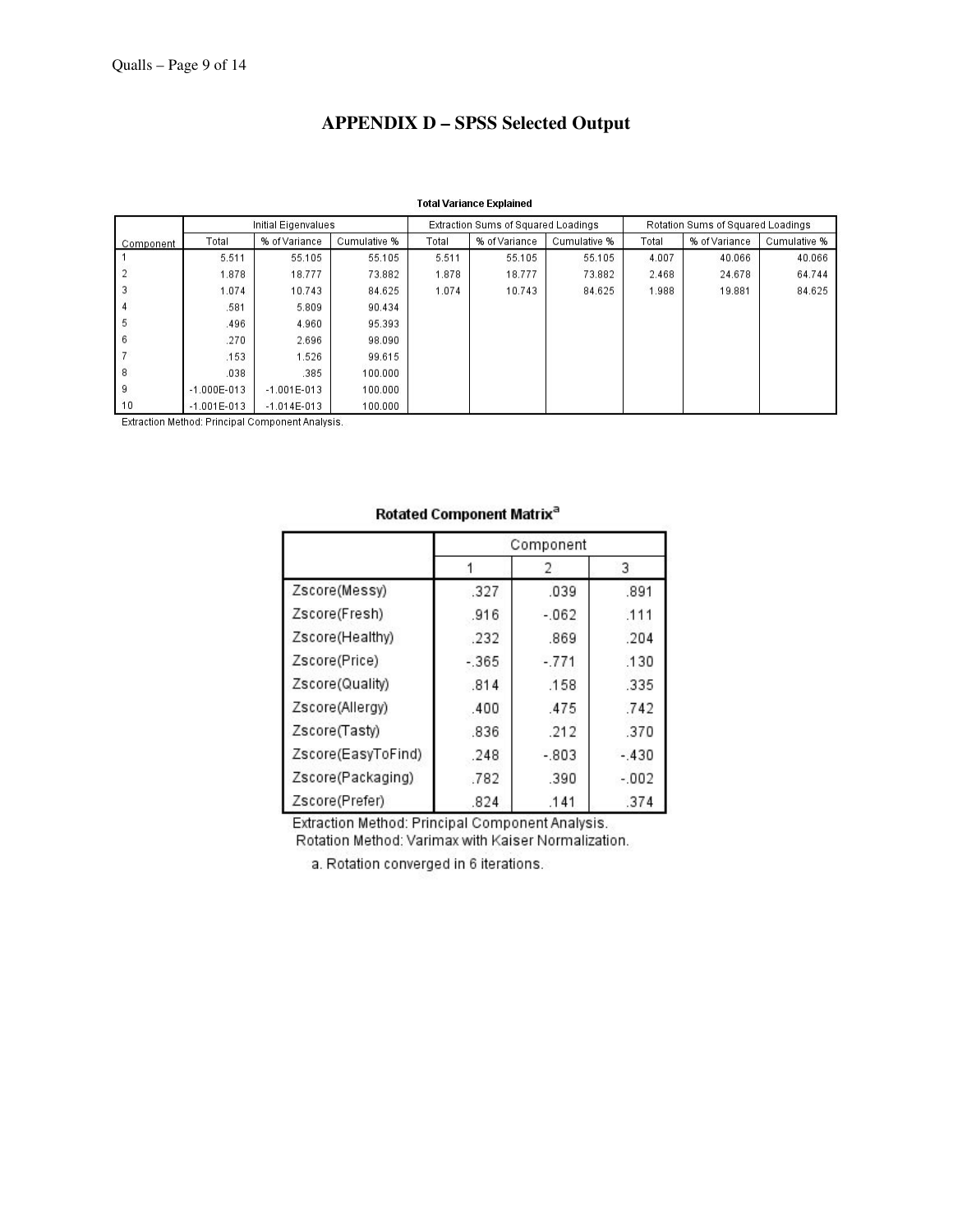

# **APPENDIX E – Graph of Brands Only**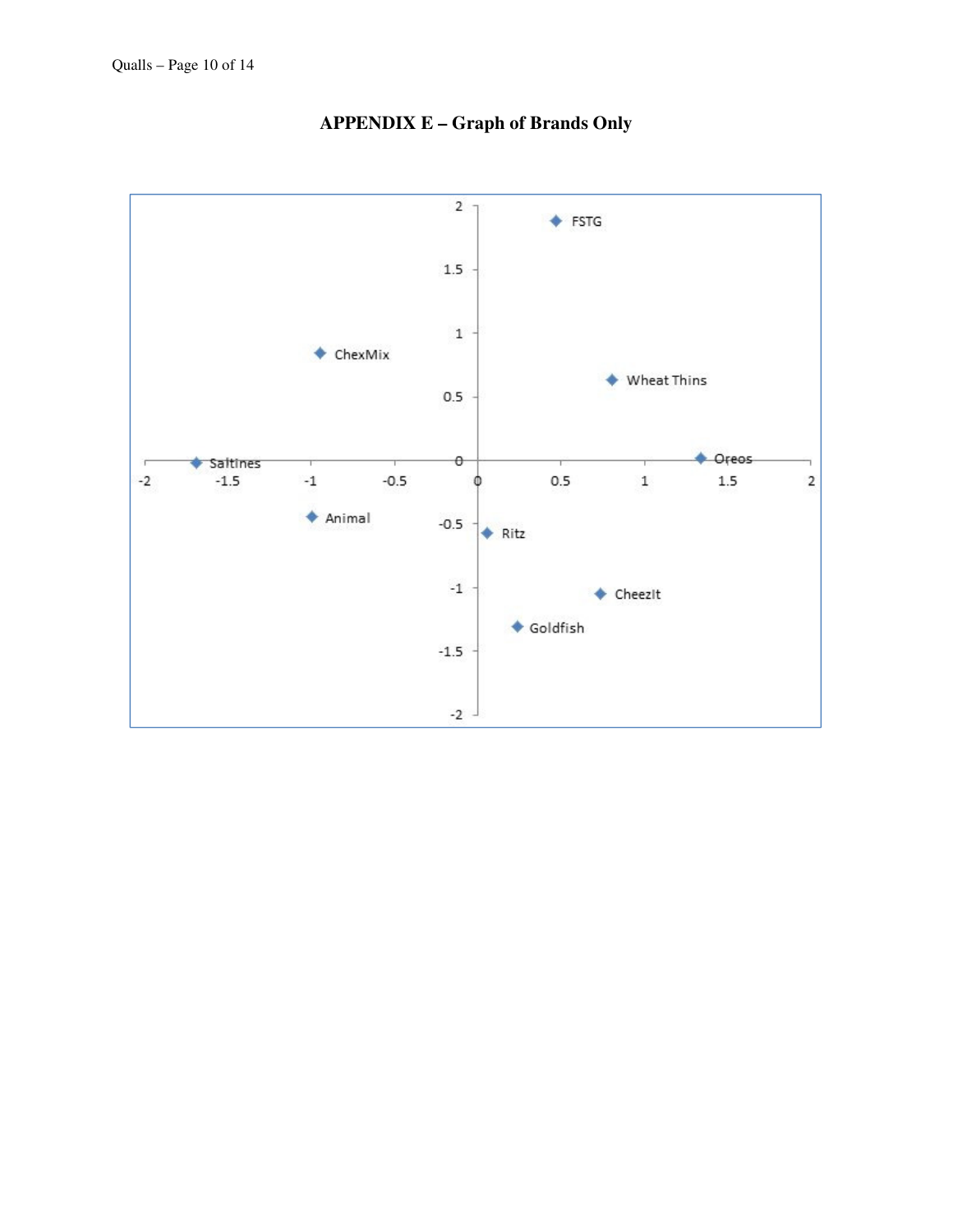

**APPENDIX F – Graph of Attributes Only**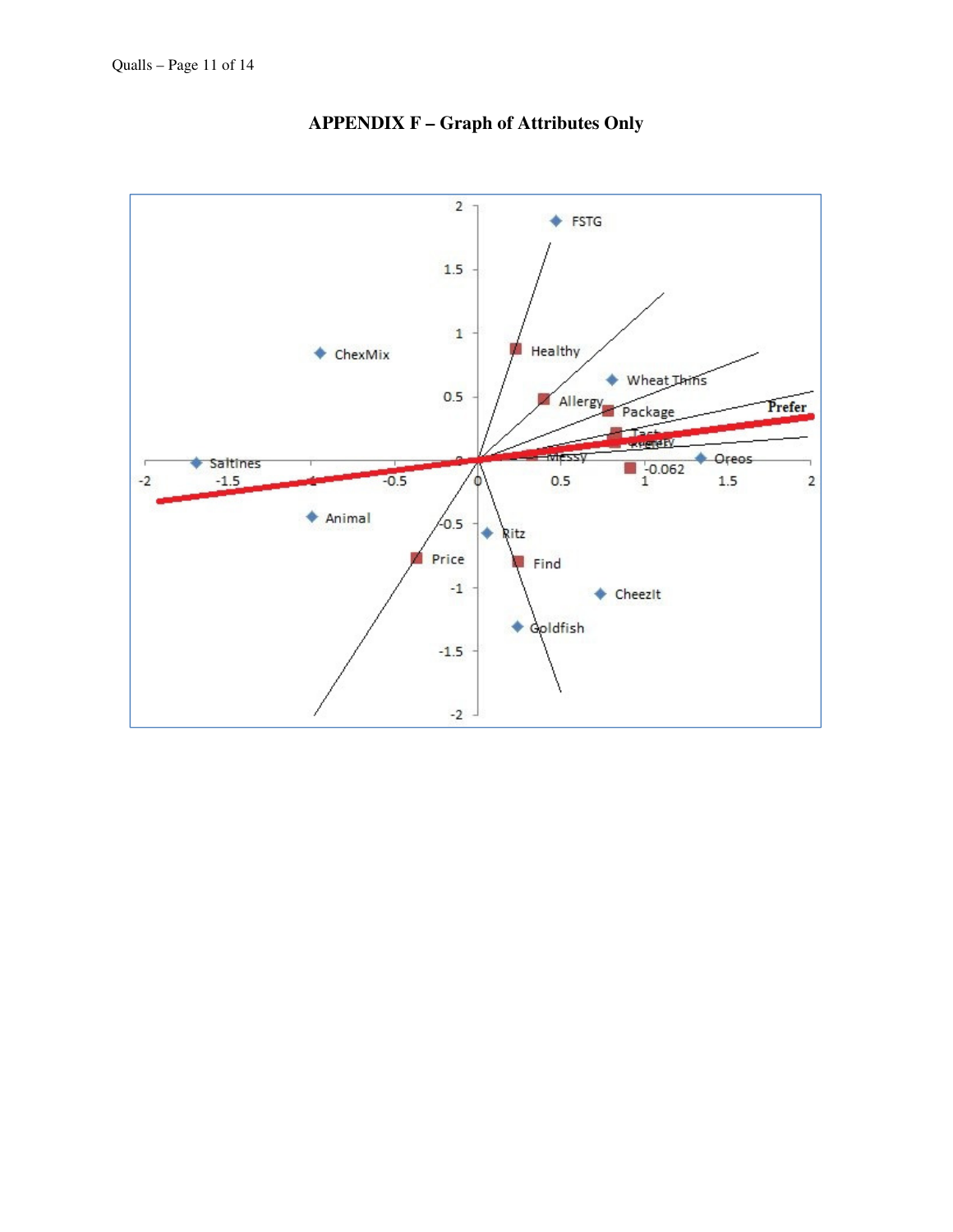

**APPENDIX G – Preference Graph**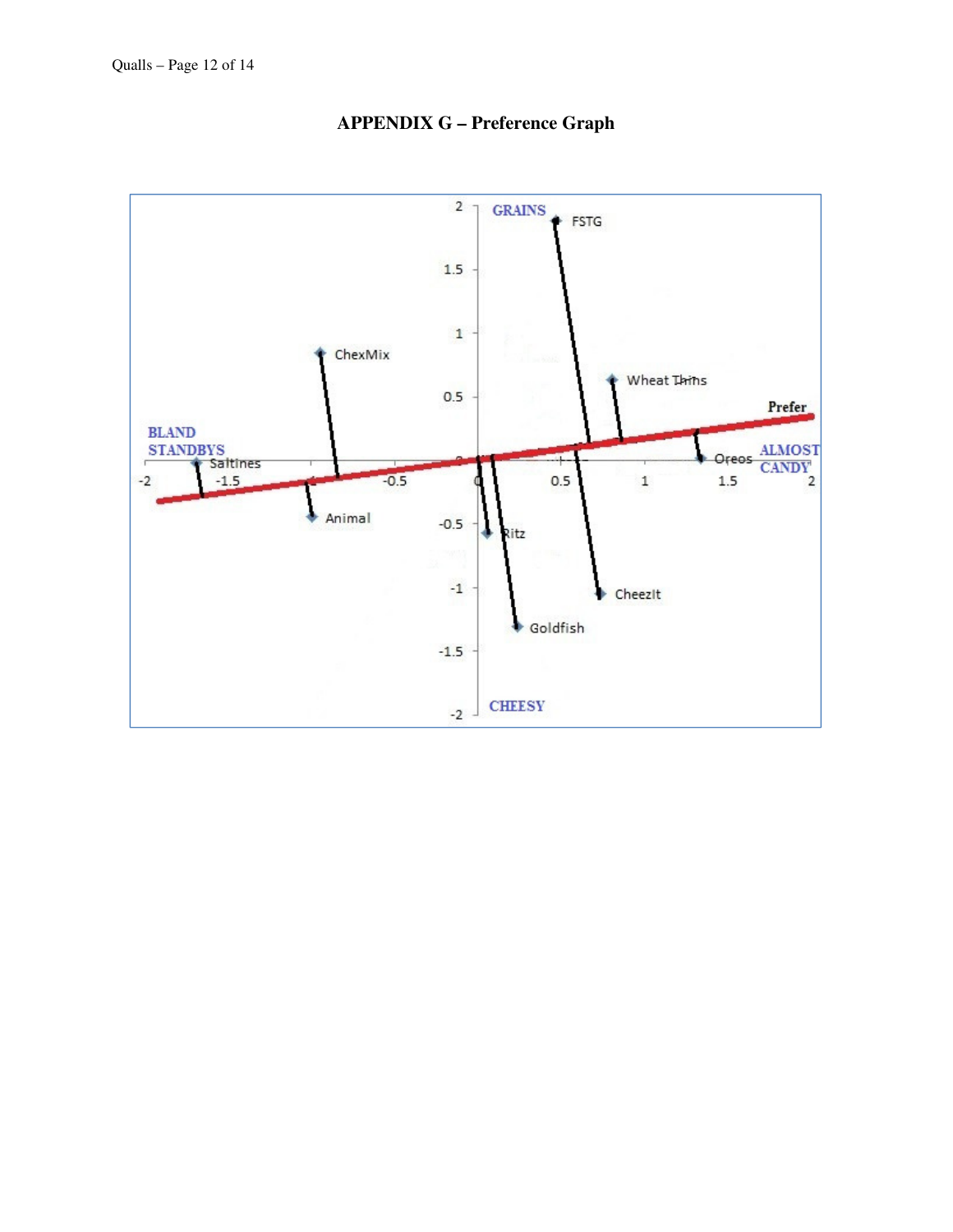

**APPENDIX H – Primary Vectors** 

- The primary vectors are Package, Taste, Quality, and Freshness.
- Any action plan should focus on these attributes.